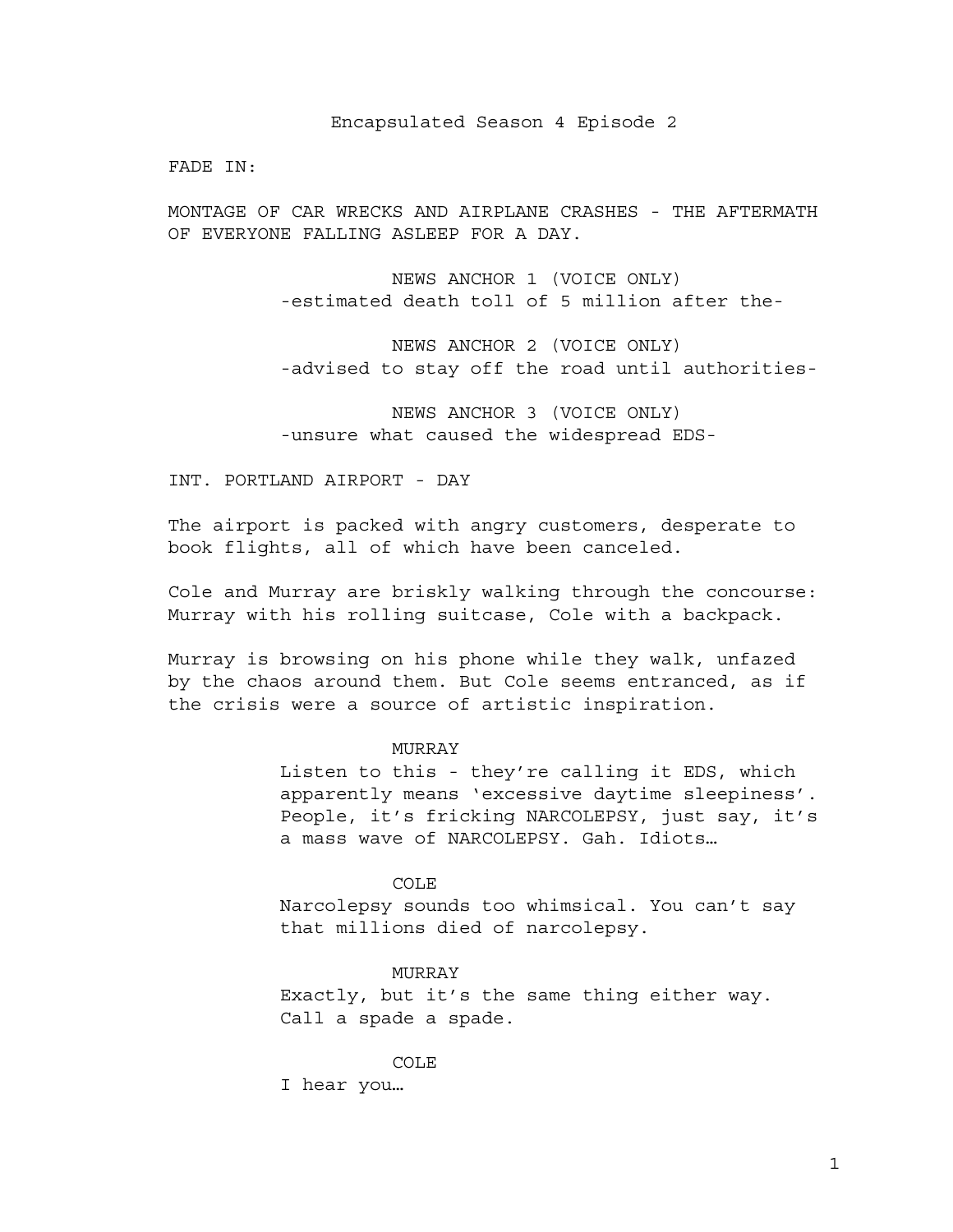### MURRAY

Five million people though… Shoot…

COLE Yeah, already it's more than Covid…

# MURRAY

Crazy times…

He puts his phone away as they near the main entrance.

# MURRAY

So. What's your plan to get back to L.A.?

### COLE

I was actually thinking, I would extend my trip, and stay here an extra week. No point in trying to fight the crowd, plus I figure, in a week, everything will be open again.

# MURRAY

In a week. Back to normal.

(he laughs abruptly)

You're funny. You live in a world where people, for NO DISCERNIBLE REASON, get mass narcolepsy-

## COLE

Excuse me, sir, it's EDS.

### MURRAY

EDS, fine. Hippie… My point is: car traffic? Fine. But air traffic? No, no no no, not until they've got SOME idea of what happened.

# COLE

I mean, realistically speaking, they can't keep flights grounded indefinitely…

Murray looks at him as if to say 'you ARE naive', then chuckles and motions for them to go outside.

### MURRAY

Come on. I got you covered.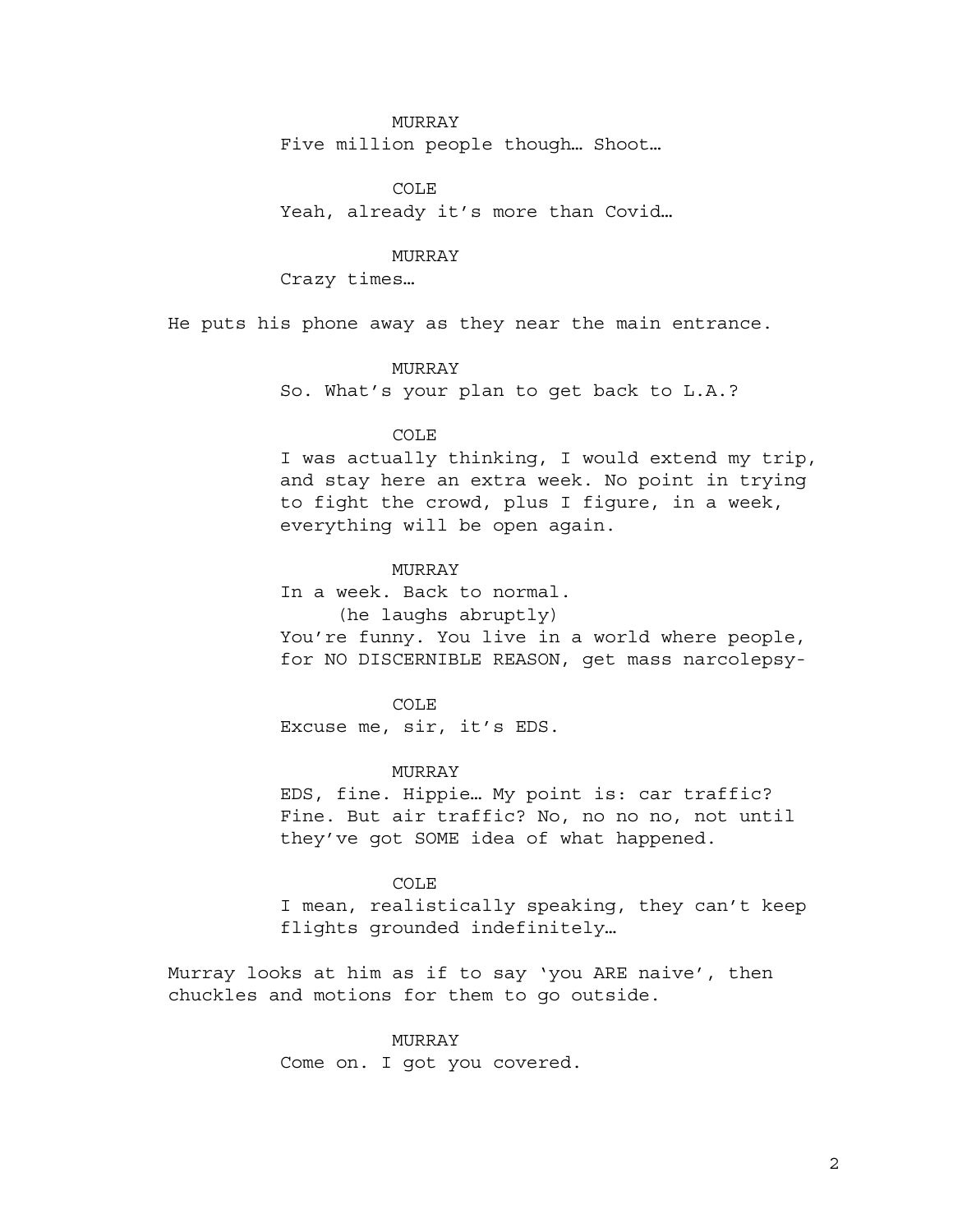EXT. PORTLAND AIRPORT - DAY

The two of them continue strolling casually past crowds of irate, impatient customers. They seem to be the only two who aren't panicking or on edge.

#### MURRAY

You ever seen Planes, Trains and Automobiles?

### COLE

I know about it.

#### MURRAY

Excellent. I will promise you now, and I truly mean no disrespect to the late great JC, but I'm NOT going to be THAT GUY. Geez, what an iconic 'I want to punch this guy in the face' sort of role to play. If I drive you crazy, for the love of Pete, TELL ME.

COLE

(chuckles) Will do. Thanks.

### MURRAY

And just to be clear, I wouldn't do this favor for any random passenger. But you seem… Level… Plus, mass, shoot, LDS? Mass LSD? (they chuckle) It's, shall we say, 'unprecedented'.

#### COLE

Ohhh… Not this again…

They chuckle again and continue walking. By this point, they're past the main terminal, and are walking along the roads leading to the airport.

#### COLE

Wait, so what's our plan exactly?

### MURRAY

Oh. Right. My bad. We're getting a rental car, then we're driving back.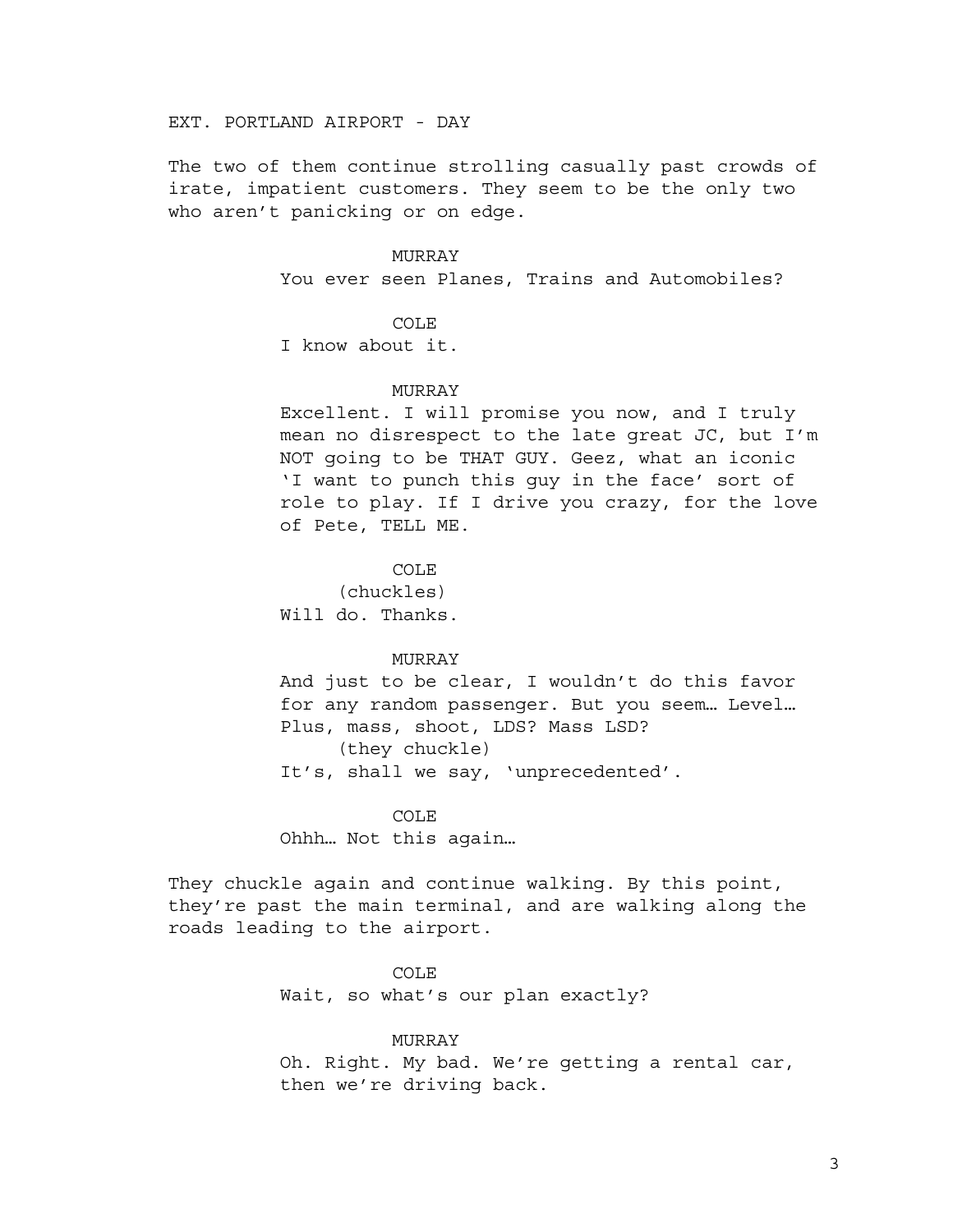Cole looks behind them - they're walking past all the major rental car companies.

> COLE Shouldn't we…

### MURRAY

Nope, they will sell out like hotcakes, if they haven't already. There's a better place, I know a guy. Oh, shoot, thanks for reminding me.

He pulls out his phone and makes a call. Cole still seems mesmerized by the chaos. On the road are dozens of smashed and damaged cars. The police and rescue crews are trying to clear the wreckage and extract the corpses.

### MURRAY

Hey, Lenny! Lenny, my buddy! It's Murray! Stanton! Murray Stanton! … I got you that loan for your house, just before Covid? … Hey man, pretty good, feeling rested.

(laughs)

Hey, you got any rentals? A buddy and I need to get back to L.A. … Good, good good. Yeah, agree, but be prepared, probably got a few hours until the mob finds out… Uhh… Ten minutes? Cool. Bye.

(looking around at the wreckage) Geez… Why didn't they just pull over?

COLE

Maybe they did. Or maybe they tried to fight it.

### MURRAY

Mmm… What a mess… I still can't believe we managed to land, talk about lucky…

### COLE

Yeah… Do you remember the landing? I was completely out.

### MURRAY

Oh, I felt it… That's about ALL I remember, was waking up for that, then I was out cold. How DIDN'T you wake up?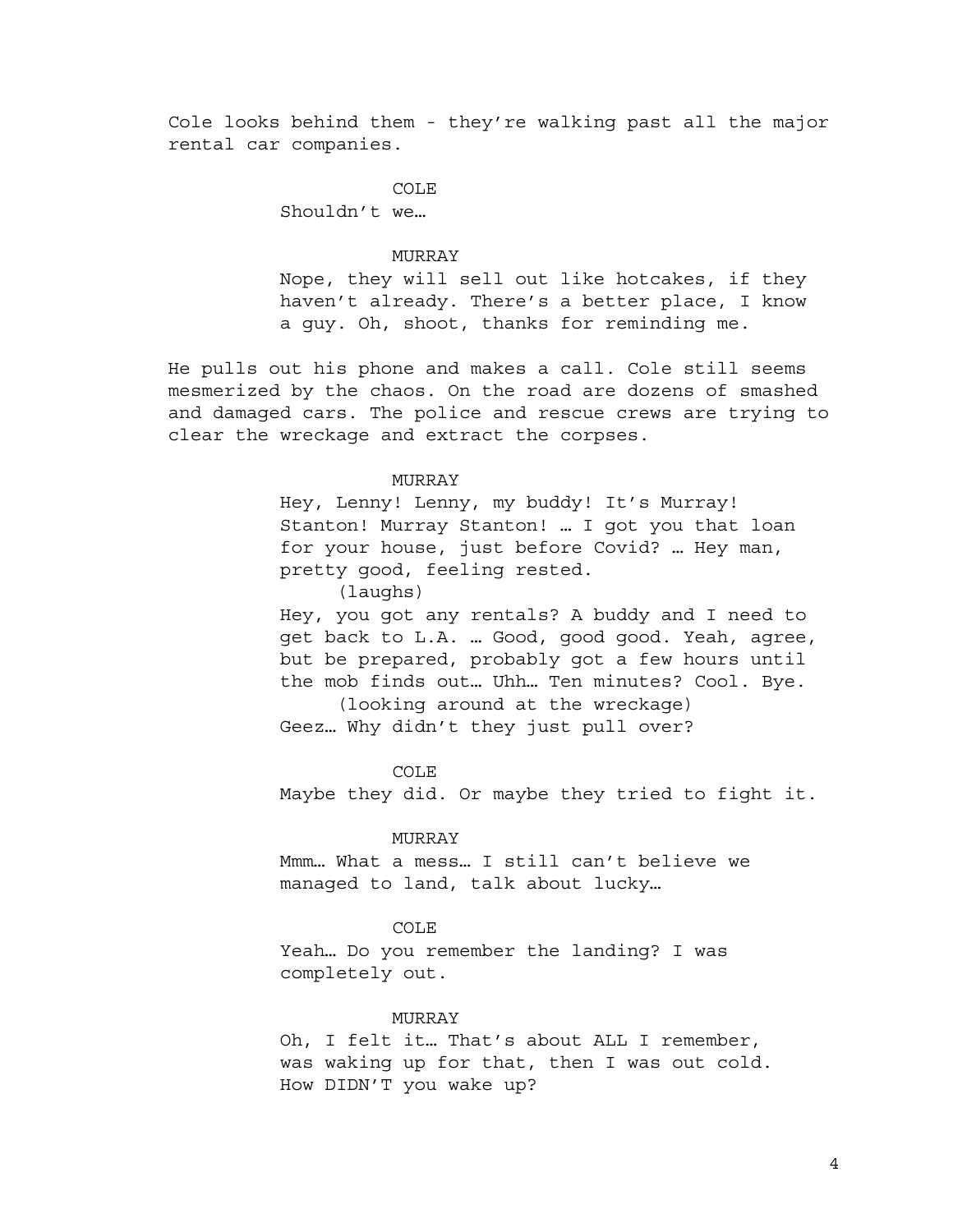COLE I'm a heavy sleeper. (they chuckle) So how much further? You said ten minutes?

MURRAY Yessir. About half a mile to go.

Cole nods, then they walk in silence for a bit. Cole is fixated on the wreckage, as if he's studying it, but also is detached from it.

Murray, meanwhile, keeps shaking his head and muttering to himself about how unbelievable it all is.

INT. RENTAL CAR COMPANY - DAY

Thankfully, the lobby is empty - the crowds are still clustered at the airport, as Murray suspected. Murray is at the counter chatting with Lenny.

Cole is standing off to the side, checking his phone, and tuning out their conversation.

Suddenly he hears a thump, then another, like something hitting the glass repeatedly.

He puts his phone away and looks out the window. Outside, on the other side of the glass, facing away from Cole, there's a large black frog (the size of a person).

Except for the mysterious thumping, which doesn't actually align with anything Cole can see, the world is silent. While Cole watches the frog curiously, everything fades into the background.

The thumping gets louder, but Cole can't tell where it's coming from. Then the frog slowly and ominously pivots toward Cole, and startles him with blood-red eyes.

Suddenly, Murray taps on Cole's shoulder. He jumps and snaps back into the present.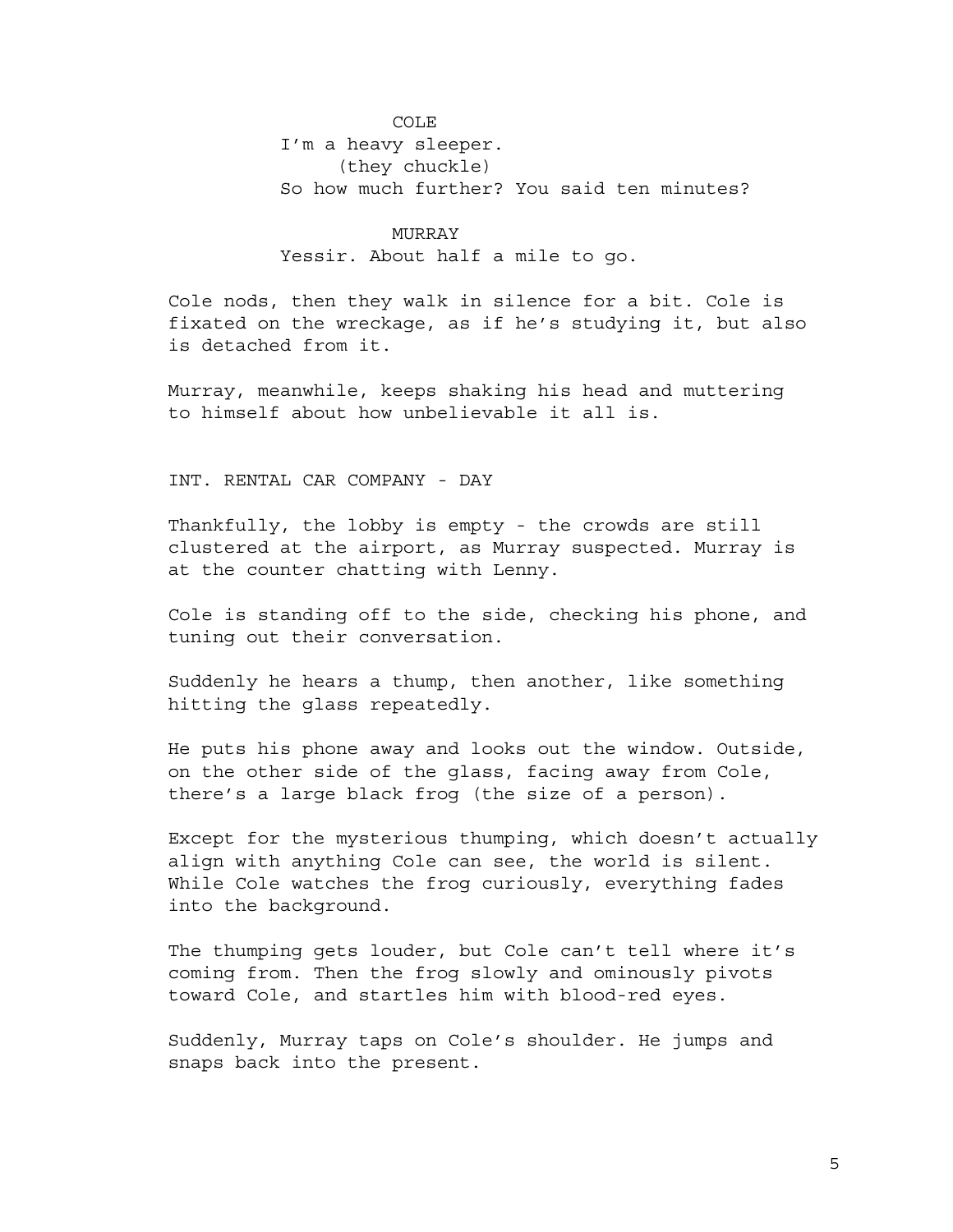# MURRAY Woah, eaaaasy there. You okay?

Cole nods and composes himself. He looks back outside, and in place of the frog, he sees a helpless bird flying into the window repeatedly.

> MURRAY Poor guy… Alright, ready? (Cole nods again) Then we are OFF. Thanks, Lenny! (Lenny waves politely) Come on, gotta beat the rush.

INT/EXT. RENTAL CAR, CITY LIMITS - DAY

Murray is driving, while Cole reads articles on his phone. He seems more relaxed now. Every now and then, they pass a car accident, but it's much less hectic.

### COLE

Alright, so the White House released their 'official' statement.

### MURRAY

Oh man. Hit me.

COLE Let's see… We're looking into it… We're not entirely sure what happened…

MURRAY Do they say 'unprecedented'?

COLE Umm… Yep. Situation is unprecedented.

MURRAY

They actually - no they don't, really??

### COLE

(chuckles) Mm-hmm… They literally say 'unprecedented'.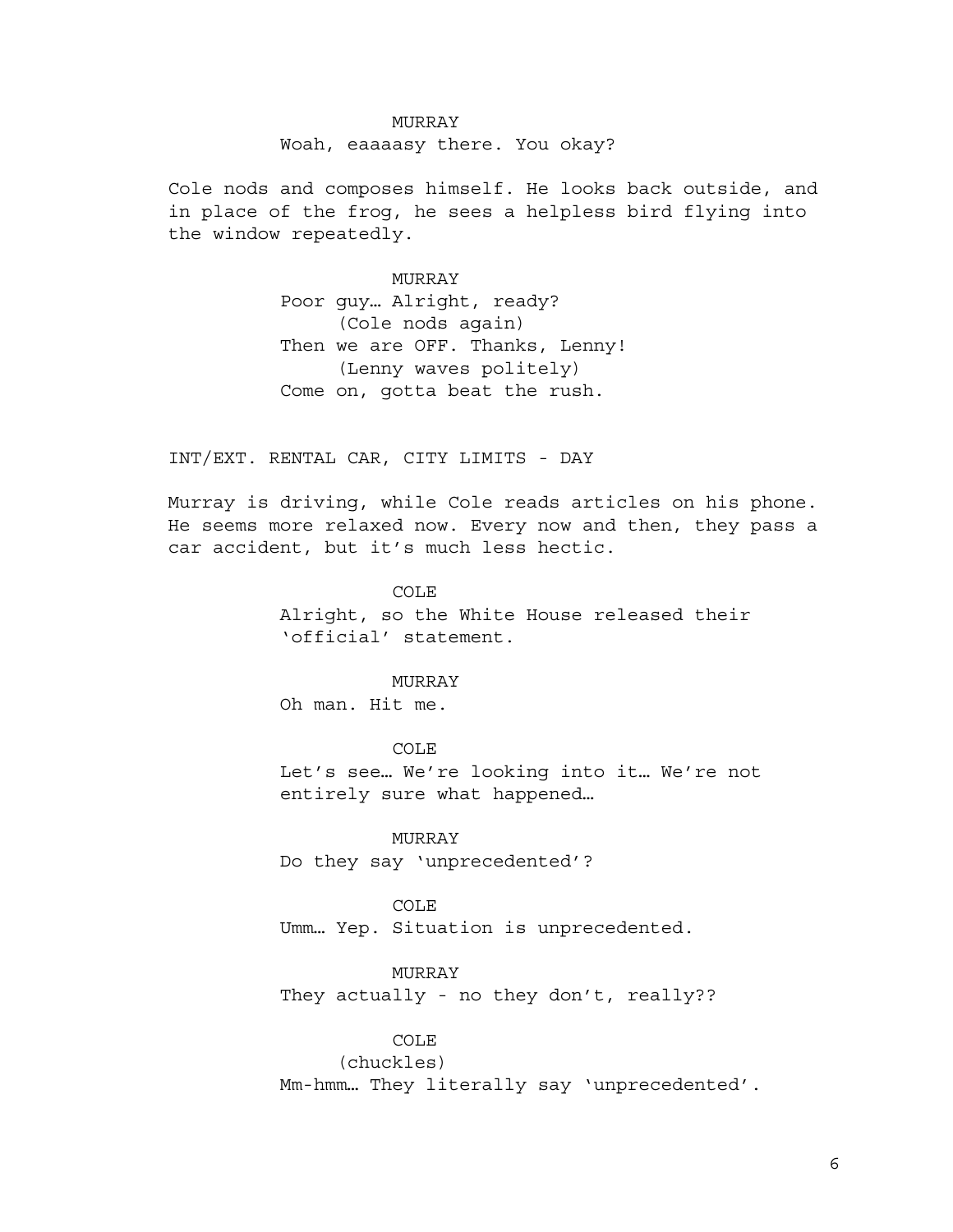#### MURRAY

Geez… Okay, so do they have ANY ideas, or is it all just the usual PR PC non-answer crap?

## COLE

Let's see… Ah, here we go. Possible causes, and there's a disclaimer saying 'NOT CONFIRMED'.

(he clears his throat) Bio-neurological warfare. Bio-CHEMICAL warfare. RUSSIAN bio-chemical warfare. Not Chinese warfare mind you, Russian.

#### MURRAY

Obviously. It's always the Russians. (Cole glares at him) Too soon?

#### COLE

I think we're going to cancel you now. (they laugh) What else… Oh, oh okay, DOMESTIC bio-chemical or bio-neurological warfare.

### MURRAY

Do they actually list BOTH of them, chemical and neurological for each one?

## COLE

Yep. It's basically the same list twice. Oh, OH, hold up - they are quick to clarify that it is NOT a possible side effect of the Covid vaccine.

MURRAY Go. Fricking. Figure. (they laugh) Geez…

## COLE

That actually makes sense though, because everybody fell asleep, but NOT everybody has gotten the vaccine.

MURRAY Nah, I'll still blame the vaccine.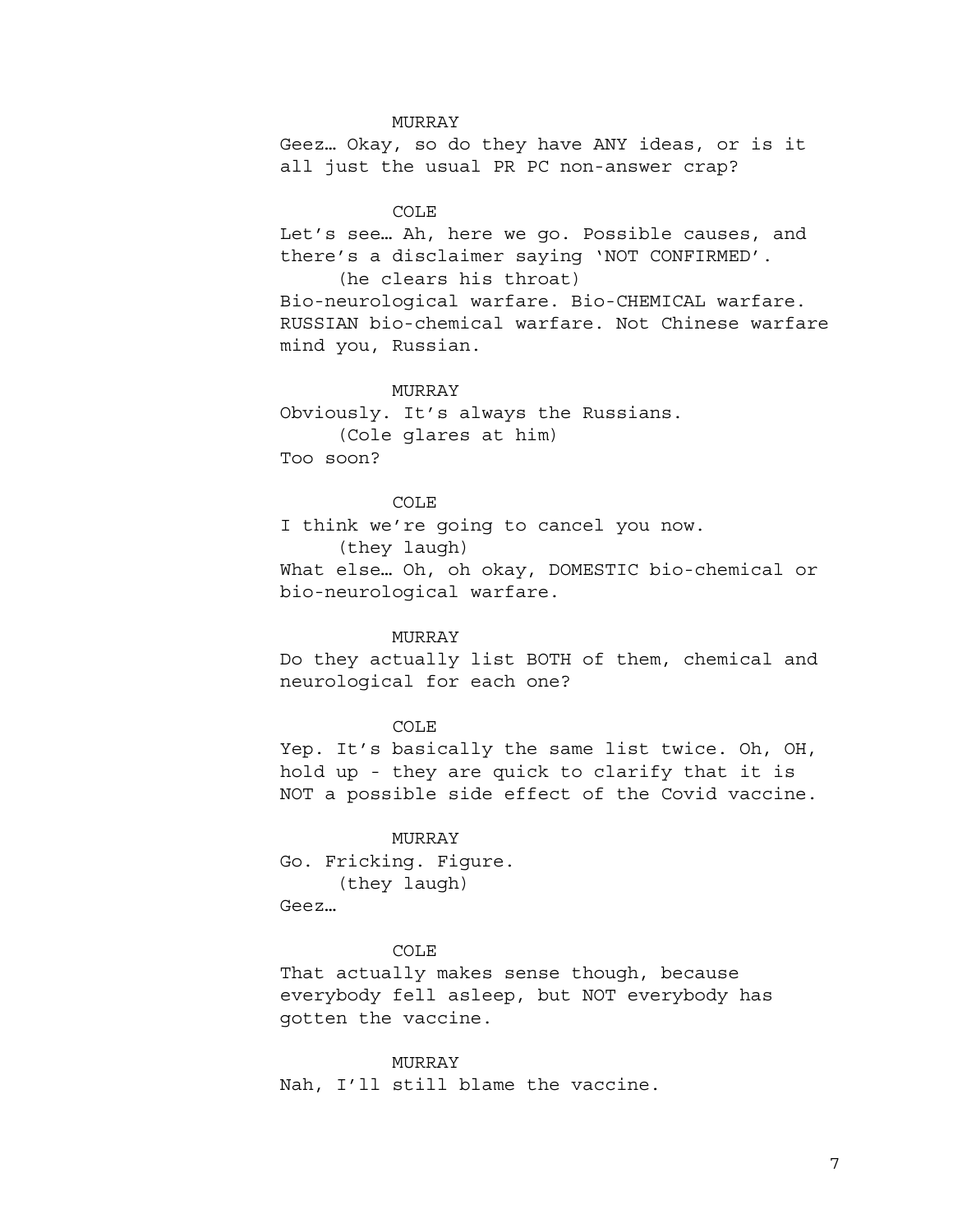They laugh again, then Cole turns off his phone.

COLE

Okay, seriously though. What caused it? Give me your most conspiracy-theory theory.

# MURRAY

Besides the vaccine? (they chuckle) Hmm… I do like blaming Russians… Or the Chinese…

COLE

Which would explain why it didn't impact Russia, or China.

MURRAY Wait, really? I thought it was everywhere.

COLE (shakes his head 'no') Just the U.S.

#### MURRAY

Intriguing… Do they have, hmm, are there any cases they've found where someone in the U.S. DIDN'T fall asleep?

COLE

Not confirmed, no. Let's assume it was everyone.

MURRAY But just the U.S.

COLE

Right.

#### MURRAY

Hmm… Well, next step after we blame the Russians and the Chinese, is to blame Reagan. Obviously. (they chuckle)

But I don't think it was him either…

COLE Probably not.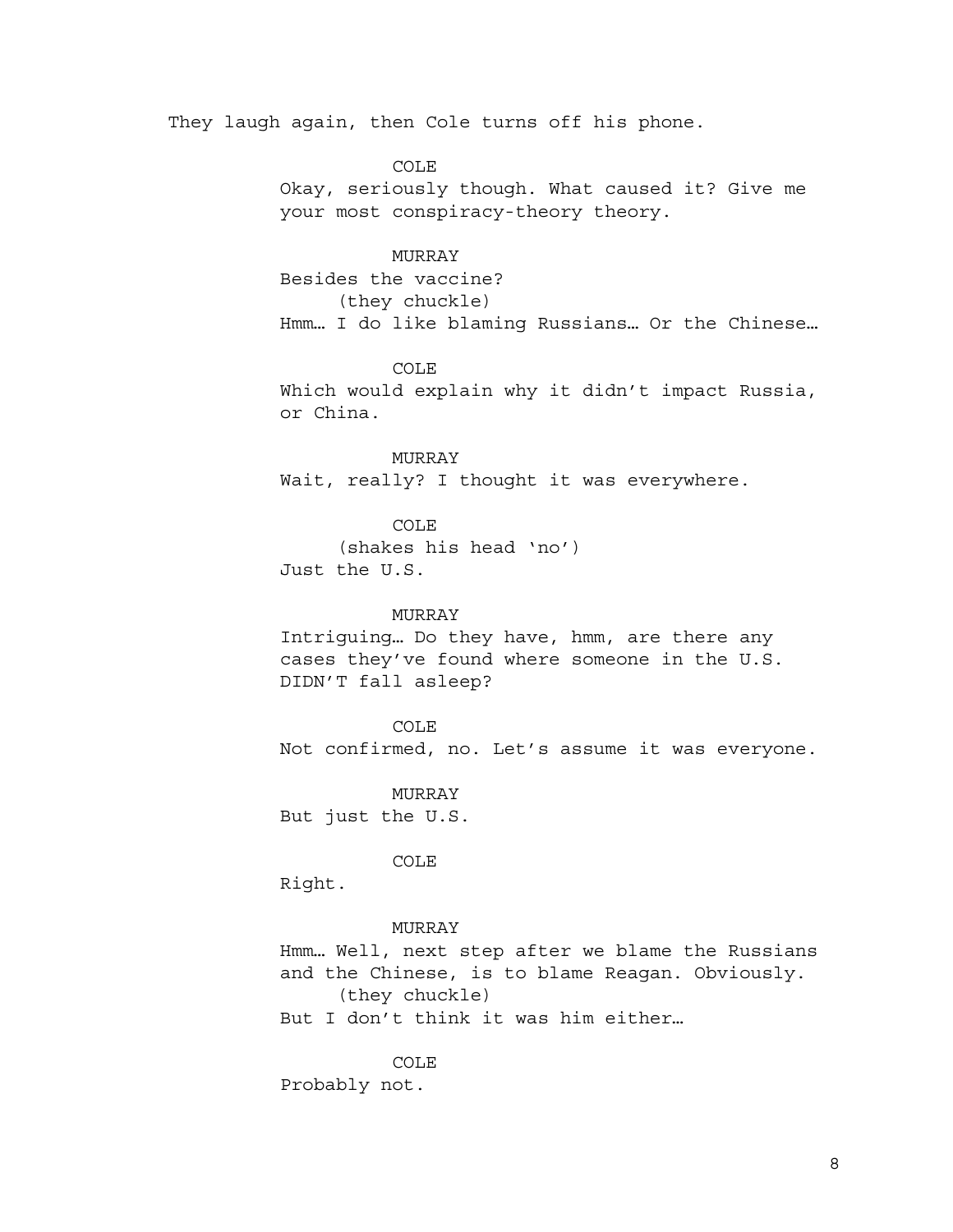## MURRAY

I think my final answer is… A sleep-pandemic, something viral that spread much quicker than Covid or any other disease, and makes you sleep.

#### COLE

Okay, see that's what I thought too, but then I was thinking, why all at the same time? Why not staggered as it spreads? It was simultaneous…

## MURRAY

Yeah… Maybe it's an AI- okay, new theory, but hear me out. It was a virus created by AI, so, there's a little timer on it, because it's not a biological virus, it's a technological one.

#### COLE

Interesting. Like a time bomb.

## MURRAY

Mm-hmm. We've actually had it in our systems for years now, they just waited for the right time, then BOOM, press the button, they all activate.

#### COLE

Okay… I can work with that. (they chuckle) So how far is it again, to Sacramento?

#### MURRAY

We just left!

#### COLE

(laughs) You can abandon me any time.

### MURRAY

# (chuckles)

Nah, you're good people. About nine hours. Why, are you TIRED? Didn't get enough rest?

#### COLE

I might just close my eyes for a bit.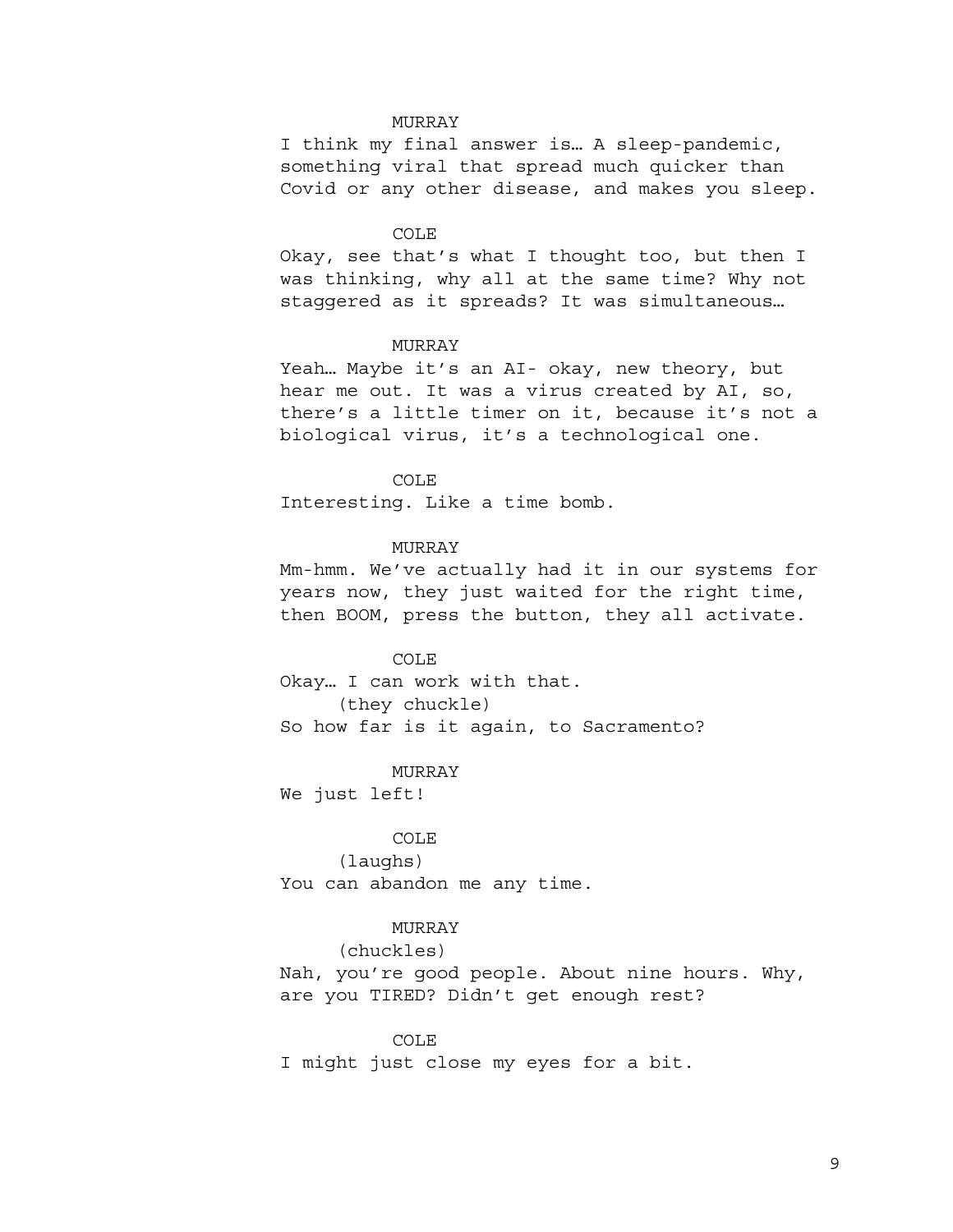MURRAY Fiiiiine. I promise I'll pull over if I get even a little tired.

COLE Sounds good. Let's pray the virus was just a one-time thing.

## MURRAY

(chuckles) Here's hoping. Yeah, go for it. You mind if I listen to the radio?

# COLE

Be my guest.

He closes his eyes and leans against the window, while Murray turns on the country music station.

As the smooth guitar music fills the car, Cole drifts off into sleep. Murray chuckles to himself, seeing how quickly Cole passed out, then he starts humming to the song.

### INT. GENERIC FAMILY BEDROOM - DAY

The mother and father from the first episode are asleep in their king-sized bed. The mother stirs awake, and notices that their bedroom is filled with hundreds of frogs.

There's sound this time: initially, it's just the low, almost comical rhythm of the frogs ribbiting.

#### MOTHER

Why…?

She tries to fall back asleep, but can't. She turns toward her nightstand, and makes eye contact with a frog who's sitting on her alarm clock.

### MOTHER

Good morning…

The frog ribbits back indifferently.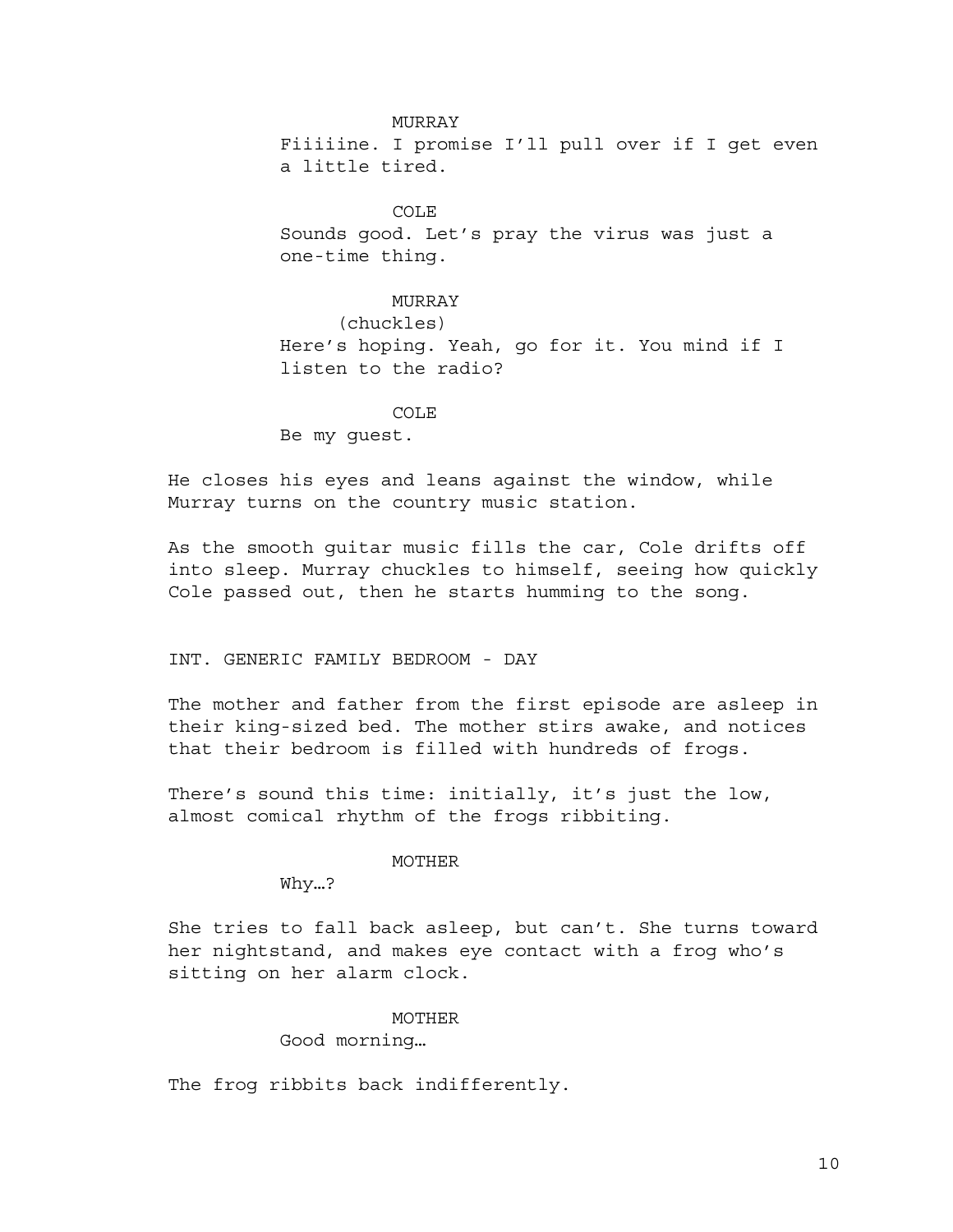The mother chuckles, then slowly stands up, making sure to not step on any frogs. They scatter away as she steps across the room. The father is still sound asleep.

# MOTHER (to the frogs) He's all yours.

She walks out of the room and down the hall, which is also teeming with frogs. You can barely see the carpet, except wherever she steps, because the frogs disperse.

At the other end of the hall is her son's room. She knocks on the door, opens it, and is surprised to see that he's already awake.

His room is filled with toys AND frogs. He's sitting on the floor, not the least bit afraid of the frogs. In fact, he's put several of them into a Lego spaceship, and he's flying it back and forth aimlessly.

#### MOTHER

Morning, sweetie.

**BOY** Why are there so many frogs?

MOTHER That is a GREAT question.

She sits down across from him, making sure not to squash any frogs underneath her.

# MOTHER

You remember in Sunday school, when they talked about the story of Moses? (the boy nods) Well, I think that's what THIS is.

#### **BOY**

But first it was blood, THEN frogs. So- (suddenly it clicks) Ohhh… Like yesterday. Cool! So now it's frogs, and then gnats, then flies, then boils…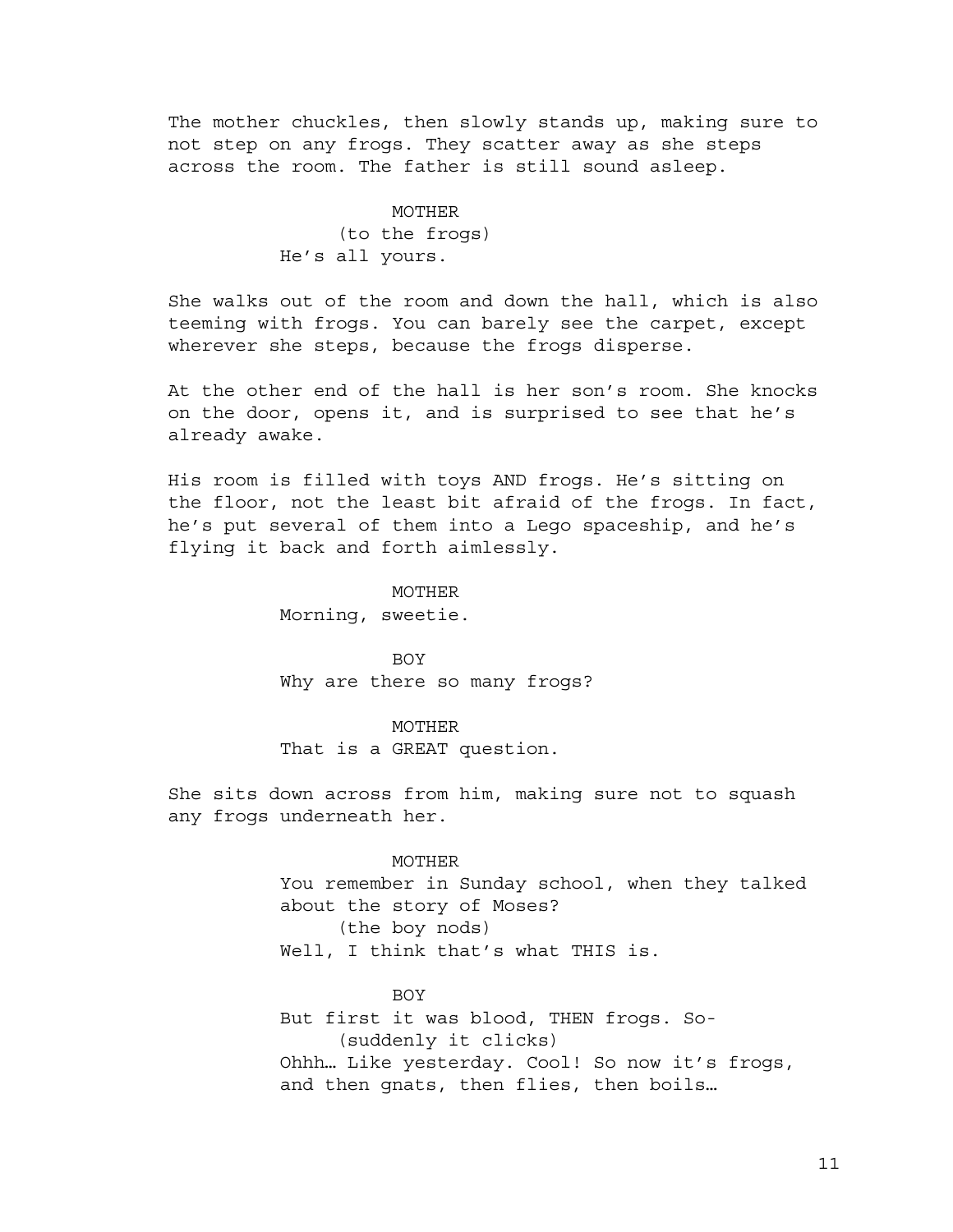MOTHER

Well, HOPEFULLY it will END with the frogs. (she stands up) Hopefully, Mrs. Pharaoh won't be as stubborn as the original story…

BOY I thought Pharaoh was a HE…

MOTHER That was the old version. This is the NEW one. So it'll have a NEW ending, and we will be okay.

BOY

Cool.

He resumes playing happily with the spaceship. The mother, meanwhile, suddenly has an idea. She goes downstairs and into the garage, then looks for a large clear storage bin.

Luckily, there are no frogs inside it… Yet. She carries it back upstairs, then goes into the son's room again.

> MOTHER Hey, I have a special job for you.

**BOY** (stands up excitedly) Will you pay me?

#### MOTHER

I will. Sure. I want you to catch as many frogs as you can, and put them in here, and then we'll release them in the backyard. (she hands him the bin) I'll give you five cents for each one.

BOY

(does the math in his head) So… If I get a hundred, that's… Five dollars? (she nods) There's probably like… TWO hundred frogs, maybe even THREE hundred…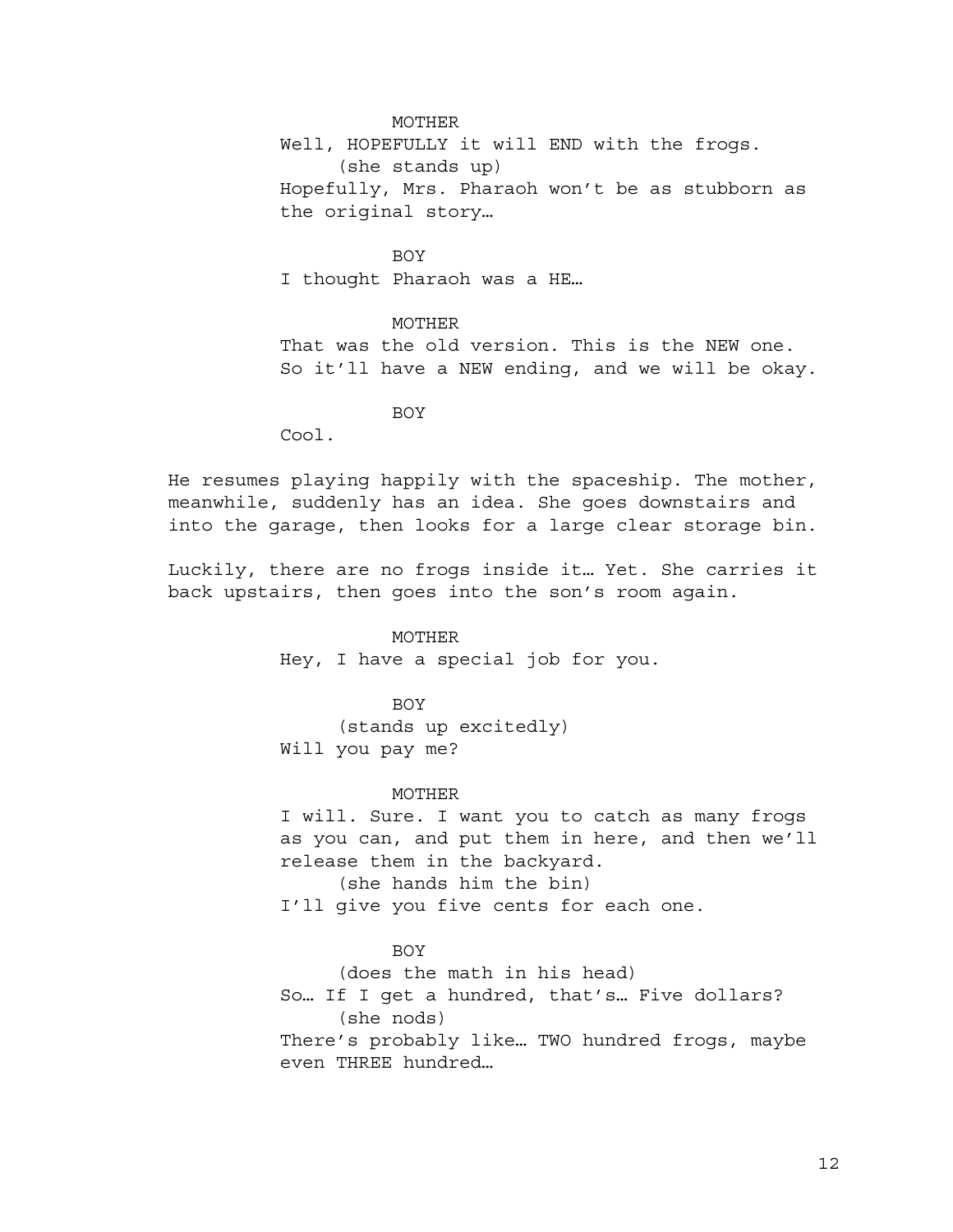The mother nods again. He smiles excitedly, then proceeds to coax/scoop as many frogs into the bin as possible.

It's a comical scene, because the frogs keep jumping out… But that doesn't deter him, he just keeps at it. He learns quickly that he should keep the lid on except when he's putting one inside, and that makes it much easier.

The mother is amused and proud of herself, and after watching him enthusiastically chase the frogs for a bit, she returns to the bedroom and wakes up the father.

### MOTHER

You were right about it being Moses…

FATHER Huh? What about Moses…?

MOTHER At least this is better than no water.

FATHER

What?

Suddenly, he notices the frogs. He recoils and panics, but the mother just giggles.

### MOTHER

They're kinda cute, I dunno…

FATHER And filled with diseases…

#### MOTHER

You don't know that. Come on.

She giggles again while he squirms - several frogs have taken a liking to him, and he's trying to shake them off.

The mother, meanwhile, goes downstairs. The son runs past her enthusiastically with the bin. She smiles and seems relieved at how relatively manageable this 'plague' is. Even when she discovers a frog in her coffee mug, she just laughs and isn't grossed out by it.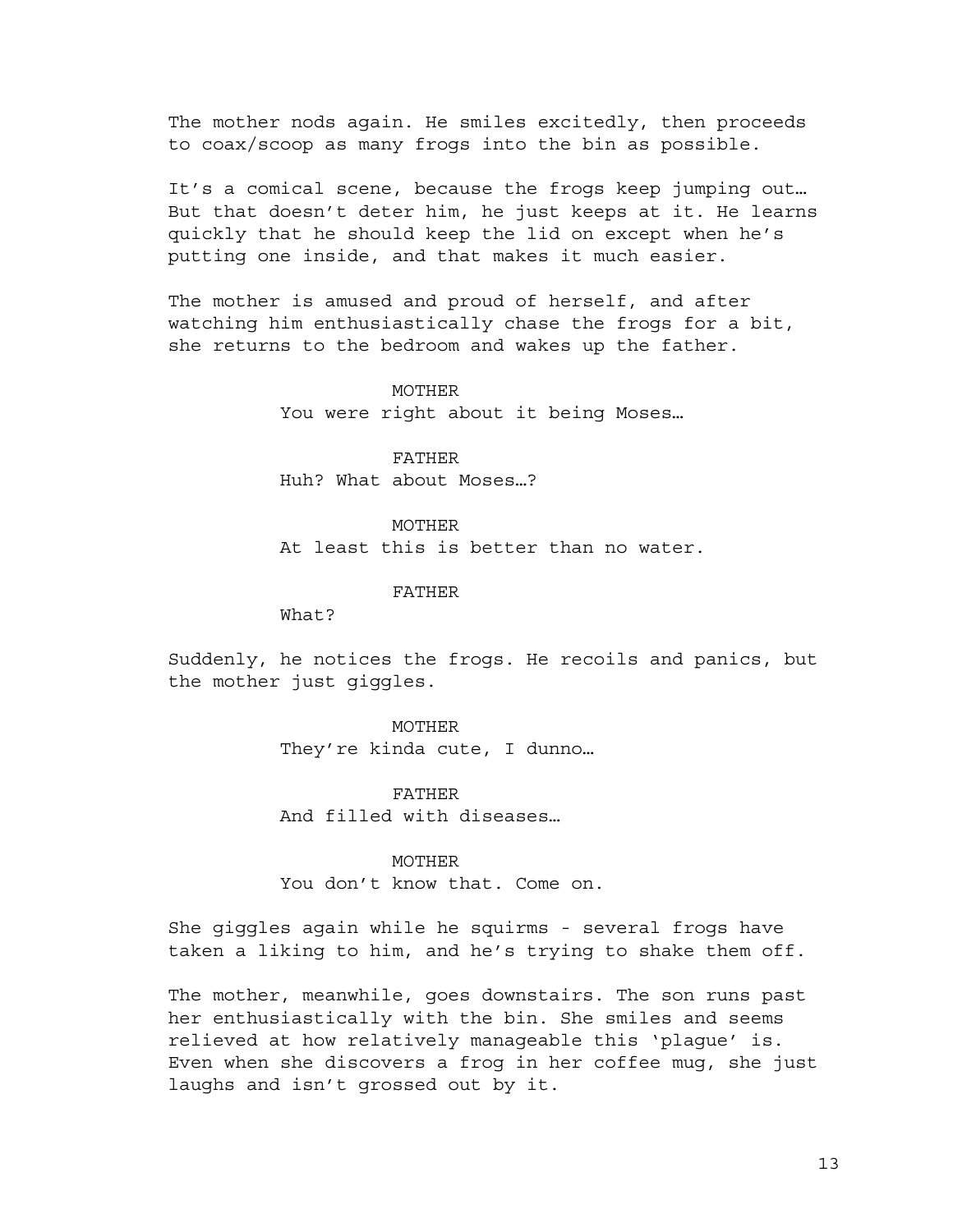EXT. MOTEL PARKING LOT - NIGHT

Cole wakes up - the car is parked, and Murray is gone. He yawns and looks around. They're at a cheap motel with a neon sign and a charming, but clearly outdated, exterior.

He rubs his eyes, then gets out and stretches his legs. Meanwhile, Murray is just returning from the lobby.

## MURRAY

Hey man, perfect timing! (chuckles) Sorry I didn't wake you, but in my defense, there's a distinct possibility that you would have disliked the country music…

### COLE

(laughs)

No, I appreciate it. Not because of the music, that's fine. I'm more of a night owl, so it worked out perfect.

#### MURRAY

Good to hear. Alright, here's your key. 112. (hands him the card) I'll be in 105.

#### COLE

Wait, we're not- I just thought we'd-

MURRAY

Share a room? No sir. I need my space.

#### COLE

What about, how much do I owe you?

# MURRAY

(waves dismissively) We'll figure it out tomorrow. I trust you. (walks to his room) Besides, these are UNPRECEDENTED times.

They both chuckle, then Cole grabs his backpack, shuts the car door, and heads to his room.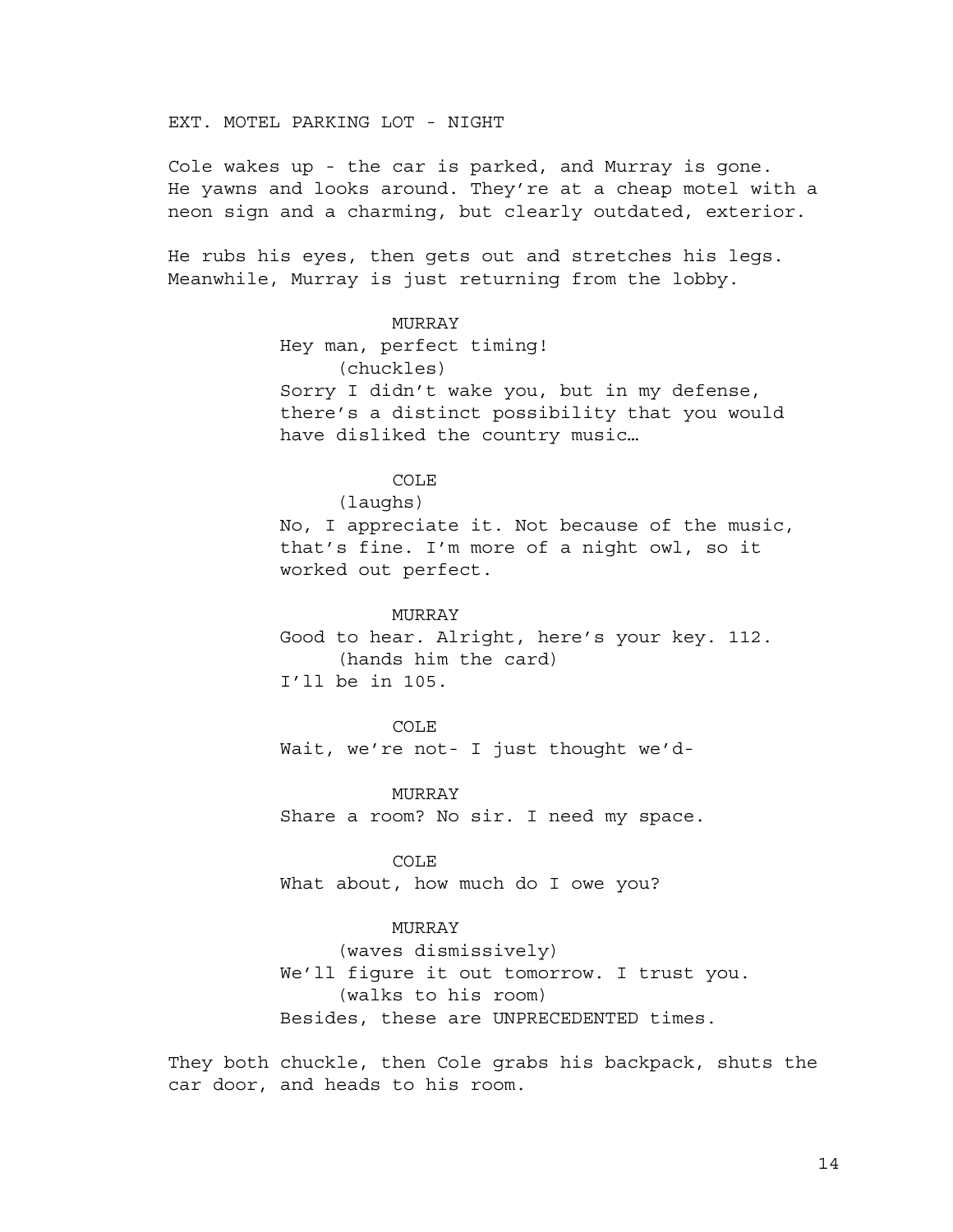INT. MOTEL ROOM - NIGHT

Cole is laying on the bed, wide awake, and tossing a rubber-band ball up at the ceiling.

Cut to him watching television. Most stations are showing some sort of coverage about the mass sleep (the EDS), with experts and politicians mindlessly debating what caused it.

He turns toward the clock: it's only 10:30. He sits up, puts on his shoes, grabs his wallet, and heads outside.

EXT. MOTEL - NIGHT

Cole knocks on Murray's door. No response. He knocks again and still nothing.

### COLE

(unsure whether Murray is there) Hey, ummm… I'm gonna, I'm just gonna find a grocery store or mini mart, or, just to get something to hold me over… You want anything?

MURRAY (FROM INSIDE THE ROOM) Beef jerky if they have it.

# COLE

(chuckles) Beef jerky. Got it.

MURRAY (FROM INSIDE THE ROOM) There's a store just down the street, about a two-minute walk. Can't miss it.

COLE

Thanks… (he starts to leave) You wanna join me?

MURRAY (FROM INSIDE THE ROOM) Nah man, I'm asleep.

Cole chuckles again, then sets out toward the main road.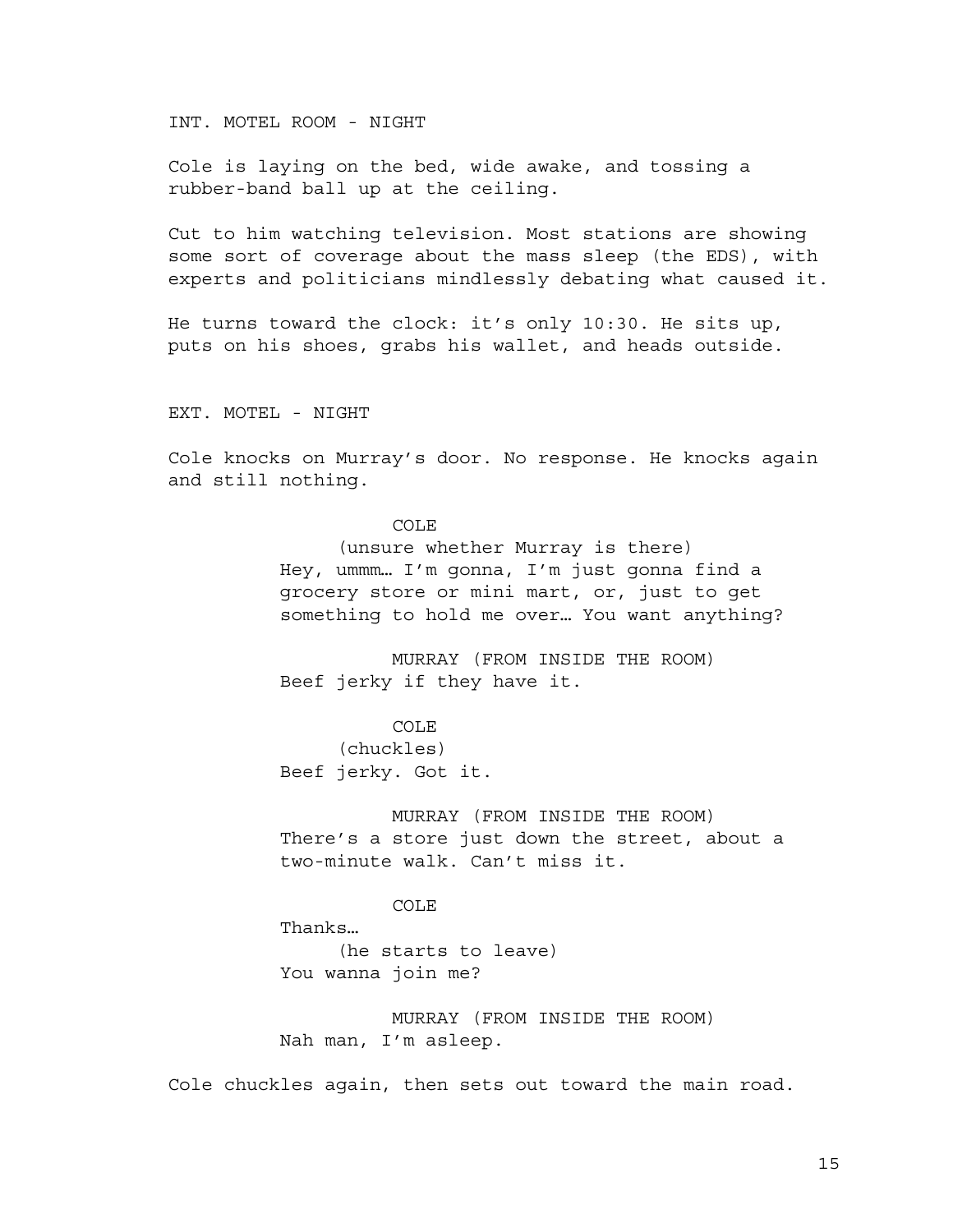## EXT. GROCERY STORE PARKING LOT - NIGHT

As Cole gets closer, he sees the panic buyers. Even this late at night, the parking lot is jam-packed, and shoppers are leaving the store frantically, with carts stacked full of water, canned goods, toilet paper, meat, pasta, etc.

> COLE (to himself) Come on, people… Come on… We did this already… Have we learned nothing from Covid?

He groans and braces himself as he enters the store.

INT. GROCERY STORE - NIGHT

Cole looks around at the chaos, sighs, grabs a basket, then proceeds calmly toward the snack aisle.

But something seems off as he looks around. Despite the mob coursing through the aisles, the shelves seem… Full…

Out of curiosity, Cole heads toward the toilet paper, and sees that all the shelves are completely stocked.

In fact, as he watches in confusion, the rolls of TP are actually falling off the shelves by themselves, without anybody taking them! Somebody rushes by and grabs a pack from the shelf, and within seconds, a new one replaces it!

COLE

What the…

He takes a closer look. It's as if there's an invisible conveyor belt on each shelf, that's slowly pushing the items off onto the floor.

Cole is bewildered. He focuses on a section of tissues, then quickly pulls every box off the shelf. It's only empty for a few seconds, when suddenly a new box materializes at the very back. A few seconds later, it gets pushed forward by another one that mysteriously appeared out of thin air.